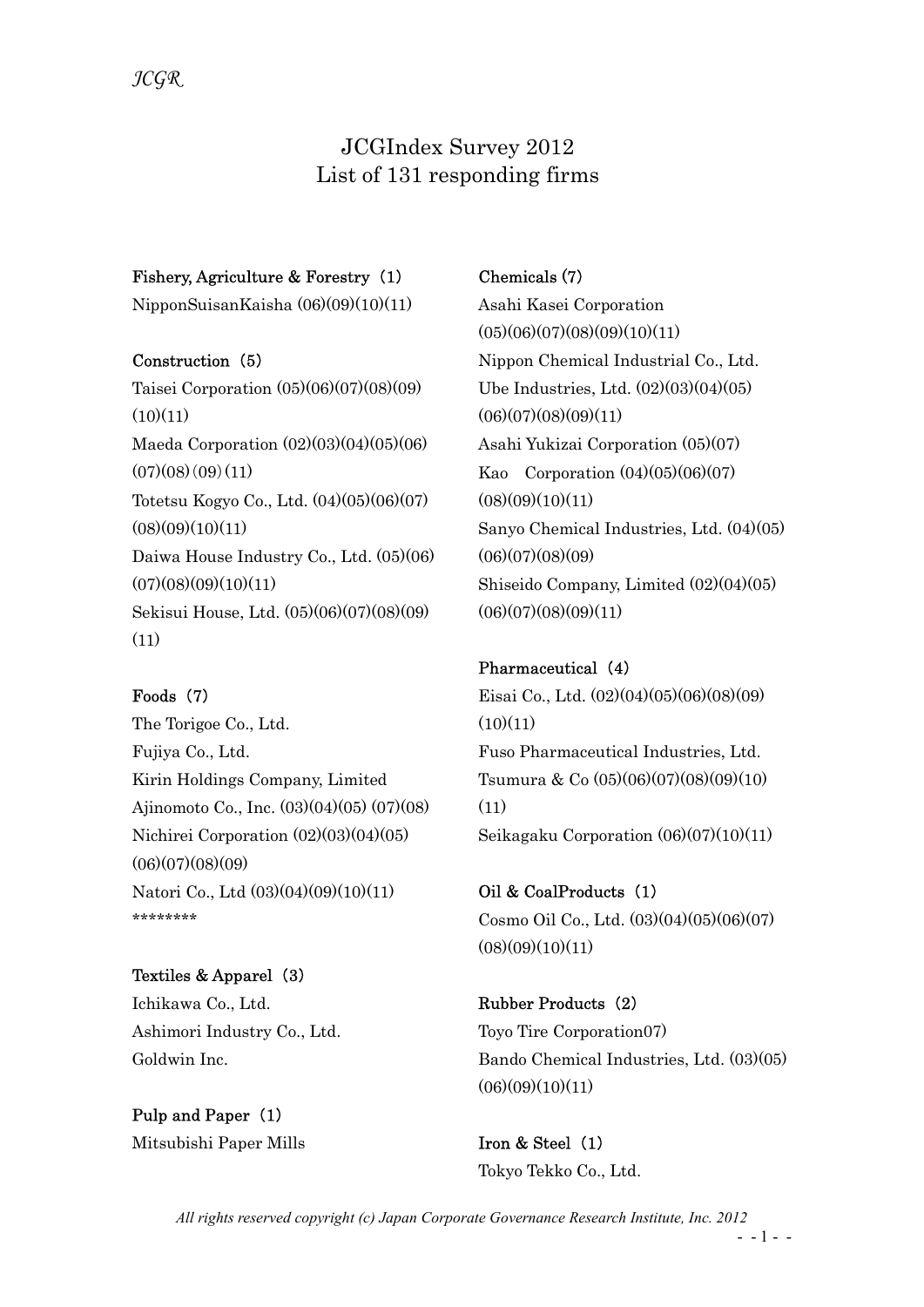# JCGR

#### Nonferrous Metals (2)

Nippon Light Metal Holdings Company, Ltd.  $(02)(03)(04)(05)(06)(07)(09)$ Daiki Aluminium Industry Co., Ltd. (07)

## Glass & Ceramics Product (1)

Nikkato Corporation (08)(09)

#### Metal Products (1)

Chugoku Kogyo Co., Ltd. (04)(10)

# Machinery (12)

Aida Engineering, Ltd. (07) Howa Machinery, Ltd. (03)(04)(05)(11) Hosokawa Micron Corporation (11) Komatsu Ltd. (07)(09)(10) Sumitomo Heavy Industries, Ltd. (04)  $(05)(06)(07)(08)(09)(10)(11)$ Tsukishima Kikai Co., Ltd. (07)(08)(09)  $(10)(11)$ Sintokogio, Ltd. (04)(06)(08)(09)(10)(11) Sanden Holdings Corporation Glory Ltd  $(07)(08)(09)(10)(11)$ NSK Ltd. (03)(07)(08) Hitachi Zosen Corporation (03) (04)(05)  $(06)(07)(08)(09)(10)$ Mitsubishi Heavy Industries, Ltd. (04)  $(05)(06)(08)(09)(10)$ 

#### Electric Appliancess (24)

Konica Minolta Japan, Inc. (02)(03)(04)  $(05)(06)(07)(08)(09)(10)(11)$ Hitachi, Ltd. (03)(04)(05)(06)(07)(08)(11) Toshiba Corporation (04)(05)(06)(07)  $(08)(09)(10)(11)$ Mitsubishi Electric Corporation (04)(05)  $(06)(07)(08)(09)(11)$ 

Omron Corporation (02)(03)(04)(05)(06)  $(07)(08)(09)(10)$ Techno Medica Co., Ltd NEC Corporation (04)(05)(06)(07)(08)(09)  $(10)(11)$ Anritsu Corporation (02)(03)(04)(05)(06)  $(07)(08)(09)(10)(11)$ Sony Corporation (04)(05)(06)(07)(08)(09)  $(10)(11)$ TDK Corporation (05)(06)(07)(08)(09)(10) (11) Tamura Corporation (02)(03)(04)(05)(06)  $(07)(08)(09)(11)$ Nihon Dempa Kogyo Co., Ltd. Sumida Corporation (02)(03)(04)(05)(06)  $(07)(08)(09)(10)(11)$ Yokogawa Electric Corporation (04)(05)  $(06)(07)(08)(09)(11)$ Horiba, Ltd. (02)(04)(05)(06)(09)(10)(11) Advantest Corporation (06)(07)(08)(09)  $(10)(11)$ Sysmex Corporation (07)(08)(09)(10)(11) Ushio Inc (03)(05)(06)(07)(08)(09)(10)(11) Yamaichi Electronics Co., Ltd. (08)(09)  $(10)(11)$ Casio Computer Co., Ltd. (05)(06)(07)  $(08)(09)(10)(11)$ Rohm Co., Ltd. (02)(03)(04)(05)(06)(07)  $(08)(09)(10)(11)$ Taiyo Co., Ltd. (06)(07)(08)(09)(10)(11) Ricoh Company, Ltd. (04)(05)(06)(07)(08)  $(09)(10)(11)$ Tokyo Electron Ltd. (02)(04)(05)(06)(08)  $(09)(11)$ 

#### Transportation Equipment (4)

Mitsui E&S Shipbuilding Co., Ltd.  $(02)(03)(04)(05)(06)(07)(09)(10)$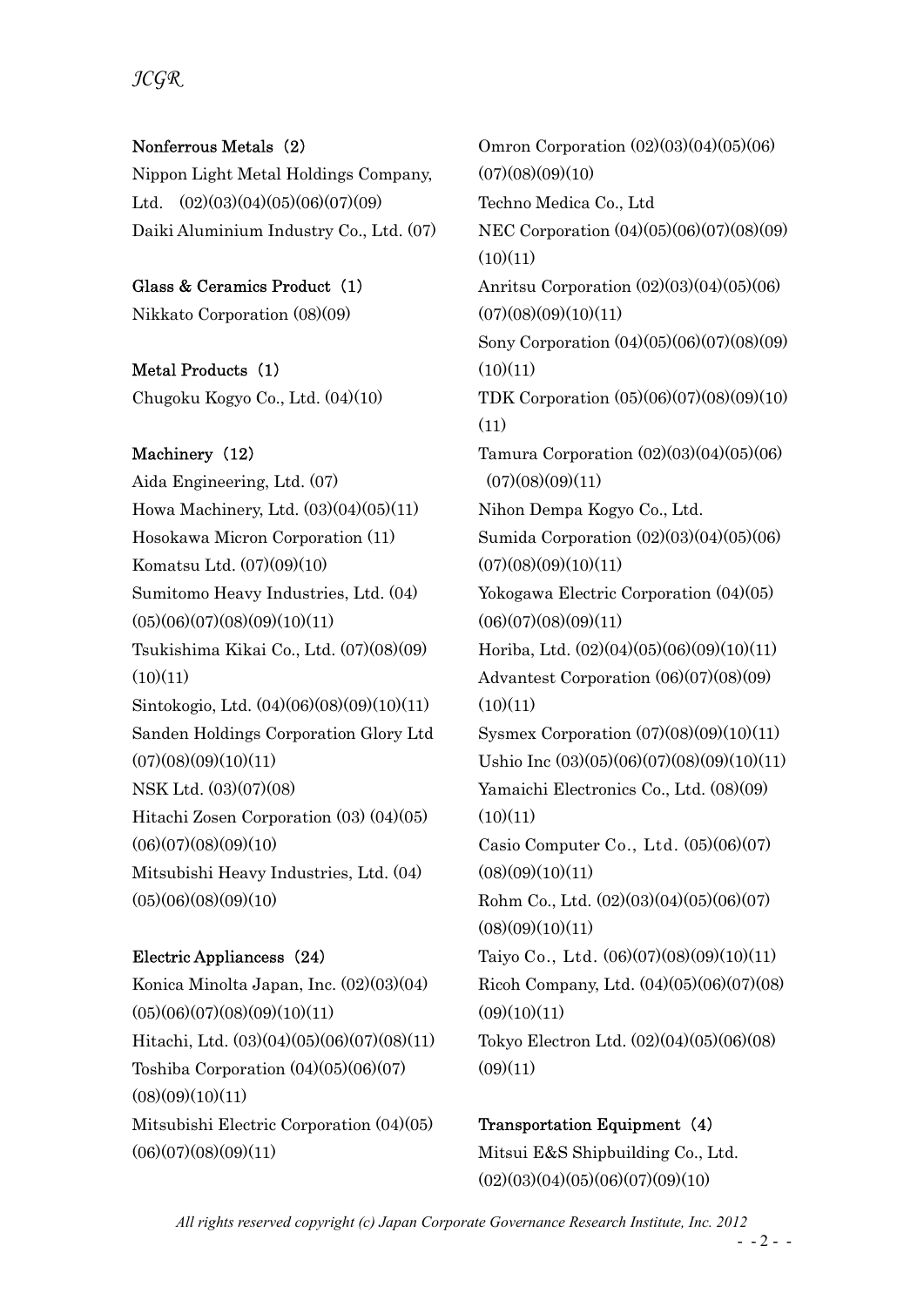# JCGR

Mazda Motor Corporation (07)(08)(09) Imasen Electric Industrial Co., Ltd.  $(04)(05)(06)(07)(08)(09)(10)$ Exedy Corporation (07)(08)

#### Precision Instruments (3)

Terumo Corp. (03)(04)(05)(06)(07)(08)(09)  $(10)(11)$ HOYA Corporation (02)(03)(04)(05) (07) Citizen Watch Co., Ltd. (06)

#### Other Products (6)

Toppan Printing Co., Ltd.  $(02)(03)(04)$  $(05)(06)(07)(08)(09)(10)(11)$ Dai Nippon Printing Co., Ltd. (06)(07)  $(08)(09)(10)(11)$ Kyodo Printing Co., Ltd. (04)(05)(06)(11) Lintec orporation  $(02)(03)(04)(05)(08)(11)$ Nintendo Co., Ltd (05)(07)(08)(09)(10) (11) Aderans Company Limited (04)(05)

Land Transportation (1) Nishi-Nippon Railroad Co., Ltd (03)(04)

Information and communication (6) SRA Holdings,Inc. Nomura Research Institute, Ltd. (04)(05)  $(06)(07)$ Itochu Techno-Solutions Corporation (02)  $(06)(07)(08)(09)(10)(11)$ Information Services International-Dentsu, Ltd. (07) Gakken Holdings Co., Ltd. JBCC Holdings Inc. (04)(05)(06)(07)

Wholesale Trade (8) Shimojima Co., Ltd. (06)(09) Itochu Corporation  $(03)(04)(05)(06)$  $(07)(08)(09)(11)$ Mitsui & Co., Ltd. (02)(04)(05)(06)  $(07)(08)(09)(10)$ Hitachi High-Technologies Corporation Ryoden Corporation (03)(04)(05)(06)(09)  $(10)(11)$ Autobacs Seven Co., Ltd. (10)(11) Kato Sangyo Co., Ltd. (06)(07)(08)(09) JK Holdings Co., Ltd.

#### Retail Trade (13)

Lawson, Inc.  $(09)(11)$ CVS Bay Area Inc. Honeys Holdings Co., Ltd. (07)(08)(11) Seven & i Holdings Co., Ltd (07)(08)(09)  $(10)(11)$ Ryohin Keikaku Co., Ltd. (03)(05)(06)  $(07)$ Nissen Holdings Co., Ltd. (04)(05)(07)  $(08)(09)(10)(11)$ PARCO Co., Ltd.  $(03)(04)(05)(06)(07)$  $(08)(09)(10)(11)$ Harashin Narus Co., Ltd. Izumiya Co., Ltd. (07)(08)(09)(10)(11) AEON Co., Ltd. (04)(05)(06)(07)(08)  $(09)(10)$ Heiwado (04)(05) Aigan Co., Ltd. Belluna Co., Ltd.

#### Banks (4)

Resona Holdings, Inc. (03)(04)(05)(06)  $(07)(08)(09)(10)(11)$ Sumitomo Mitsui Trust Holdings, Inc. North Pacific Bank, Ltd. (05)(06)(07)(10) (11) Seven Bank, Ltd.